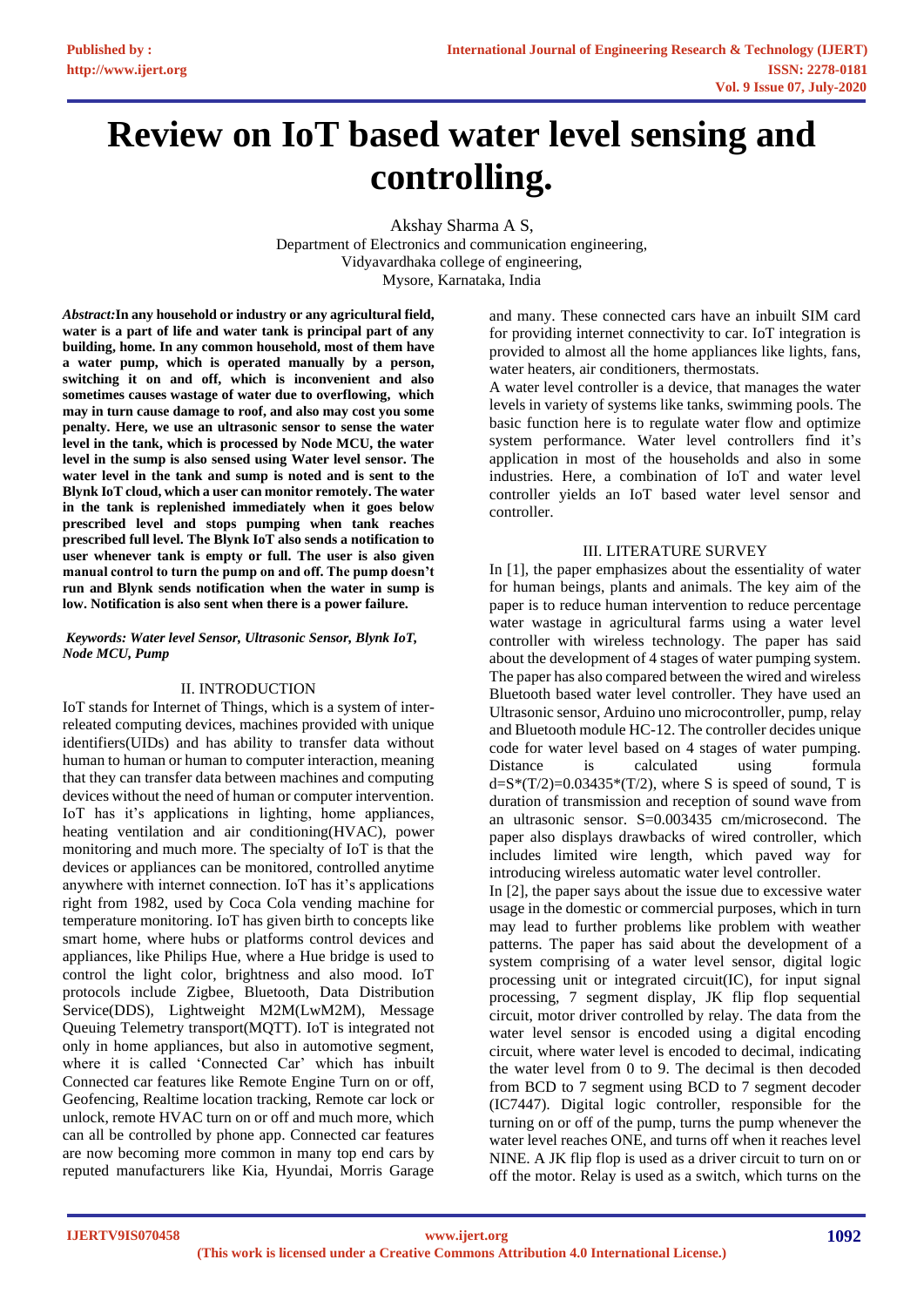motor and also turns it off whenever the tank reaches full capacity.

In [3], the paper explains the importance of internet for communication, and also objects communicating with each other, otherwise called Internet of Things(IoT). The paper also says that a process of water filling, causes overflowing and wastes water. The paper says about development of Blynk IoT and PHP web based programming to provide water level sensing. They have also said that system has an error of 2cm controlling the water level. They have used an ESP8266 as a microcontroller, which has capability of connecting to the internet. They use an ultrasonic sensor for water level sensing. The Blynk app is used to provide connectivity both to the ESP8266 and also smartphone or any smart device. The microcontroller communicates with the PHP web based water container monitoring information system via Blynk Server. The pump can be controlled automatically and also semi automatically. They have given the result that the pump runs at a range between 15 to 35 cm of water level in the container or tank.

In [4], the paper explains about the application of IoT in AnyControl- which is a home appliances controlling and monitoring system. The paper also says about the enhancement of old appliances and also controlling experience through IoT. The paper also says about the existing systems which are sensor based, self learning based, universal controller applications. The paper has an objective to enhance old appliances by using add on modules and sensors to the existing appliances, also providing them network connection. The paper also aims for task based and sensor triggered automation, where process is organized based on the tasks, which also supports self learning and prediction service. The paper says that they have developed a universal controller, on Raspberry Pi which is a Linux based single board computer having serial communication, internet connectivity , infrared module capability. They also use an environment sensor which senses Radiation Temperature, Illuminance, Flow Velocity, Humidity, Air Pressure. The operation performed is Monitoring, Controlling, Trigger Tasks through an Android Application. But the drawback is that using an IR based module, we cannot know whether the operation is done correctly or not, however is detected using the environment sensor. The paper also says that they are trying to implement in a bigger scale like whole building or bigger rooms.

In [5], The paper has described about the controlling and monitoring of home appliances, using an android application using internet, thus controlling the device both in home and remotely, making it easier for physically challenged people, this particular paper uses WiFi (Wireless Fidelity) as connectivity protocol. The paper also describes about usage of Arduino Mega Microcontroller, WiFi module for communicating with the phone, which acts as a bridge between the Smartphone and Arduino Mega. They use an Android SDK based application. The sensors used here are Temperature Sensor, Light Dependent Resistor(LDR) and also includes other components like Servo Motor, Relays, IC MAX232, LCD display and finally a bulb. The WiFi module use here is HLK-RM04. The paper also describes the working of the system developed, in which Arduino is

interfaced with temperature sensor, rain sensor to control the fan speed, and also status of the fan and lighting equipment is monitored using Android app and also displayed on the LCD display. The android app allows to send the light intensity and fan speed change commands. The paper also aims in providing security to the application using password, username and also aims for using it for large number of devices like Television, Refrigerator

## IV. METHODOLOGY



Here, we use Node MCU, which is a low cost IoT platform running on ESP8266 WiFi System on Chip(SoC). An ultrasonic sensor HC-SR04 can be used to sense the tank water level, which uses sound waves to calculate the distance as  $s=0.03430*(T/2)$ , where 0.03430 is speed of sound in air in cm/microsecond and T is time taken for transmission and reception of reflected sound wave. A water level sensor, used to sense the water level in sump, is a simple sensor that tells the level of water by sending some voltage value to the Node MCU, which later the NodeMCU interprets as some digital value. The Blynk App, has widgets in it like a display for displaying messages or distance or any parameter, which can be done using NodeMCU command Blynk.virtualWrite(parameter,"Message"). The point to be noted here is that, we need to download a Blynk library file for Arduino IDE to execute these. The motor is also given manual control, but will be overridden when tank water level is Full or Water in the sump is low. The Node MCU analyzes the water level in the tank and starts pumping when water level in the tank goes below 8cm from the bottom and stops when the water level reaches 25cm from the bottom. The motor is turned on Via a Relay, motor type used is 0.5 HP. The motor also stops pumping whenever the water level in the sump reaches low level or simply, when the value of the sensor reaches below 125 in the ADC value. The Node MCU can be connected to Wifi using Blynk.begin(ssid, password, authorization key), the authorization key allows the app to receive data from Node MCU. The manual control is given in the app using Blynk.run(). The Relay is connected to one of the virtual pin, which needs to be declared in the program and also must be mentioned in the Blynk app while declaring the switch. A notification is send using Blynk.notify("message") command when tank is empty or full or even when sump is empty.